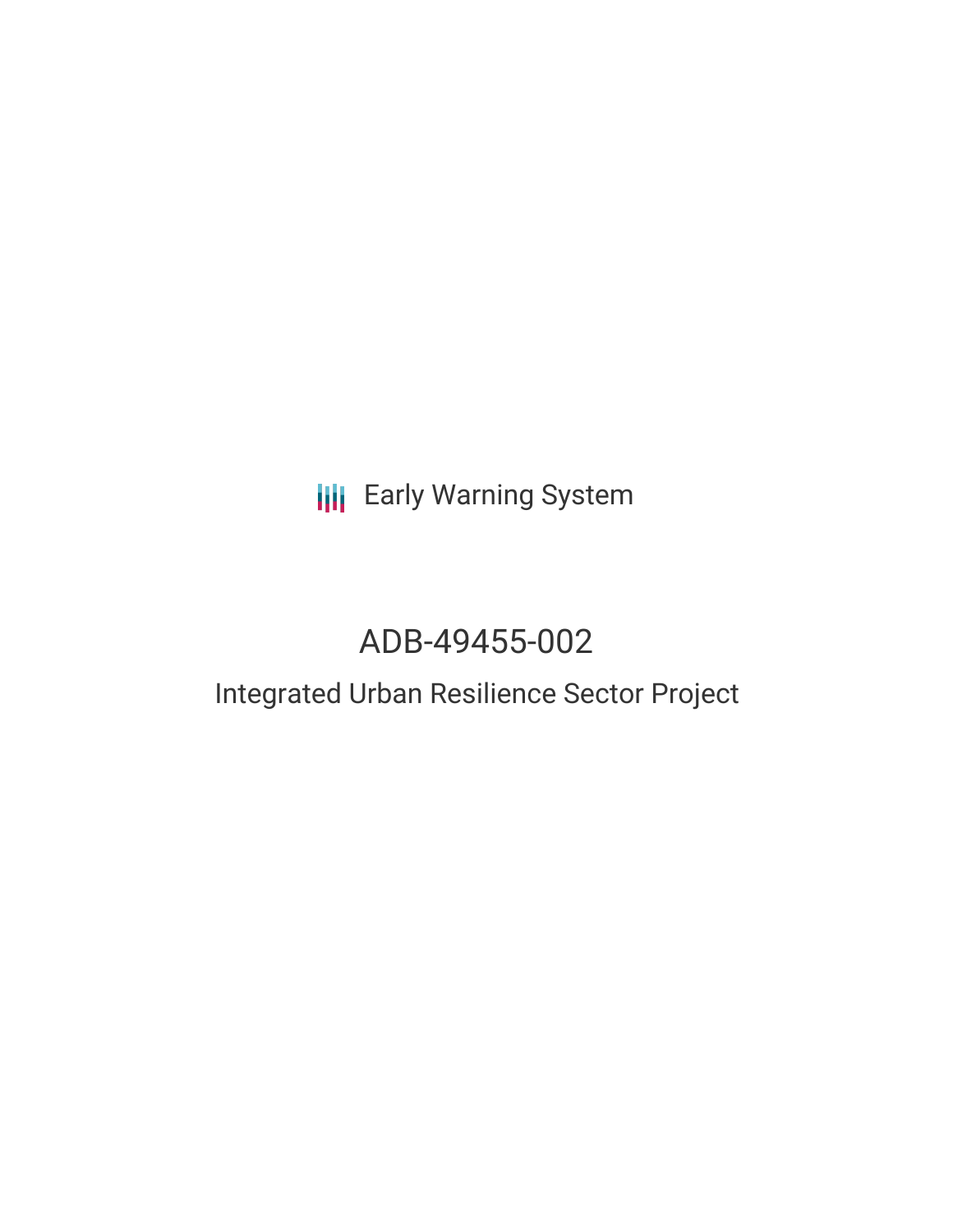### **Quick Facts**

| <b>Countries</b>               | Tonga                        |
|--------------------------------|------------------------------|
| <b>Specific Location</b>       | Nuku'alofa                   |
| <b>Financial Institutions</b>  | Asian Development Bank (ADB) |
| <b>Status</b>                  | Proposed                     |
| <b>Bank Risk Rating</b>        | B                            |
| <b>Voting Date</b>             | 2018-12-01                   |
| <b>Borrower</b>                | Government of Tonga          |
| <b>Sectors</b>                 | Water and Sanitation         |
| <b>Investment Type(s)</b>      | Grant, Loan                  |
| <b>Investment Amount (USD)</b> | $$17.68$ million             |
| <b>Loan Amount (USD)</b>       | $$9.59$ million              |
| <b>Grant Amount (USD)</b>      | $$8.09$ million              |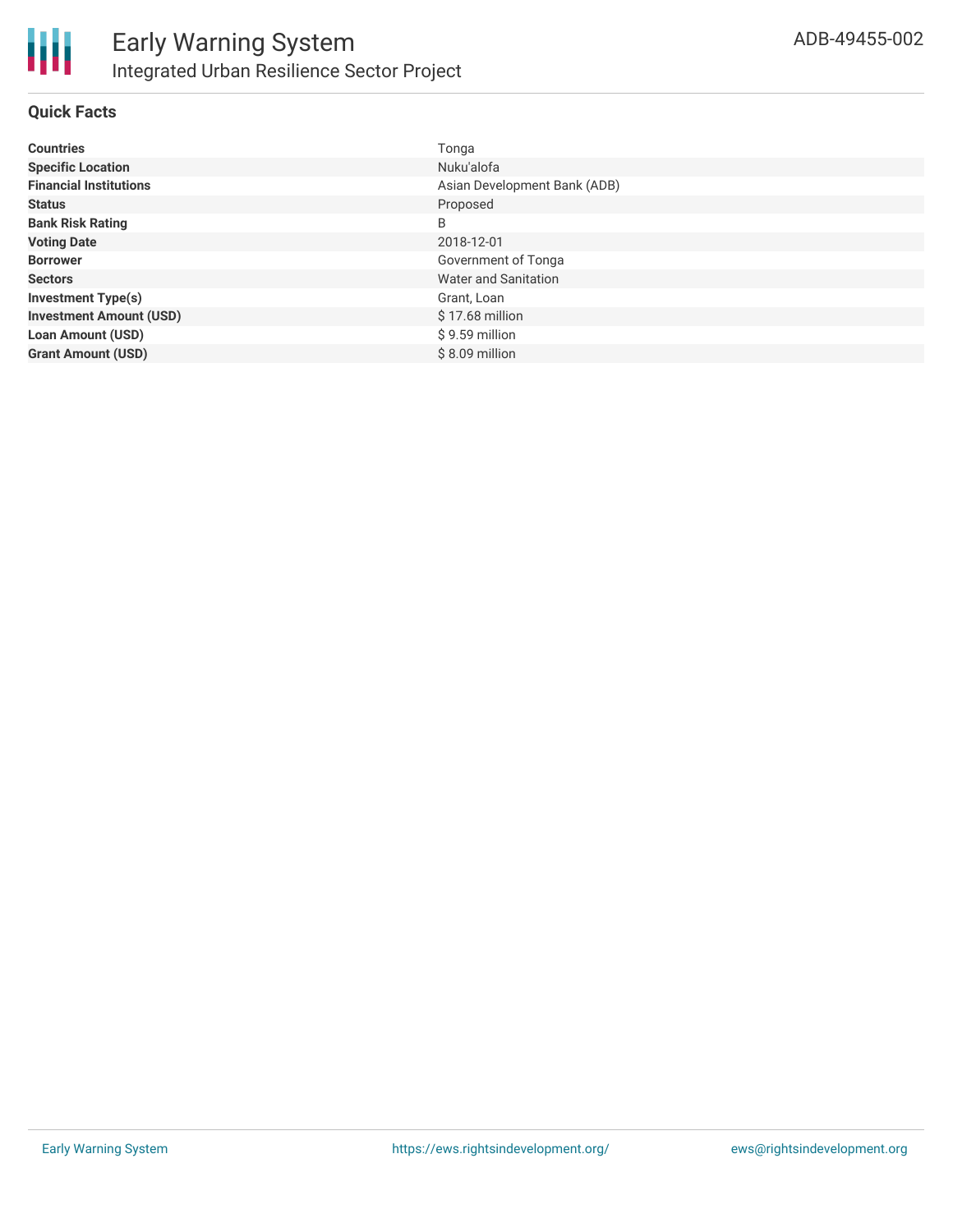

#### **Project Description**

The bank did not disclose the detailed description of the project at the time, bank website mentioned:

IMPACT: Living standards in Nuku'alofa improved, Resilience to existing extreme natural events and to the threat of climate change increased

Outcome: Improved, effective and climate resilient urban infrastructure in Tongatapu

Outputs: Effective flood risk management system implemented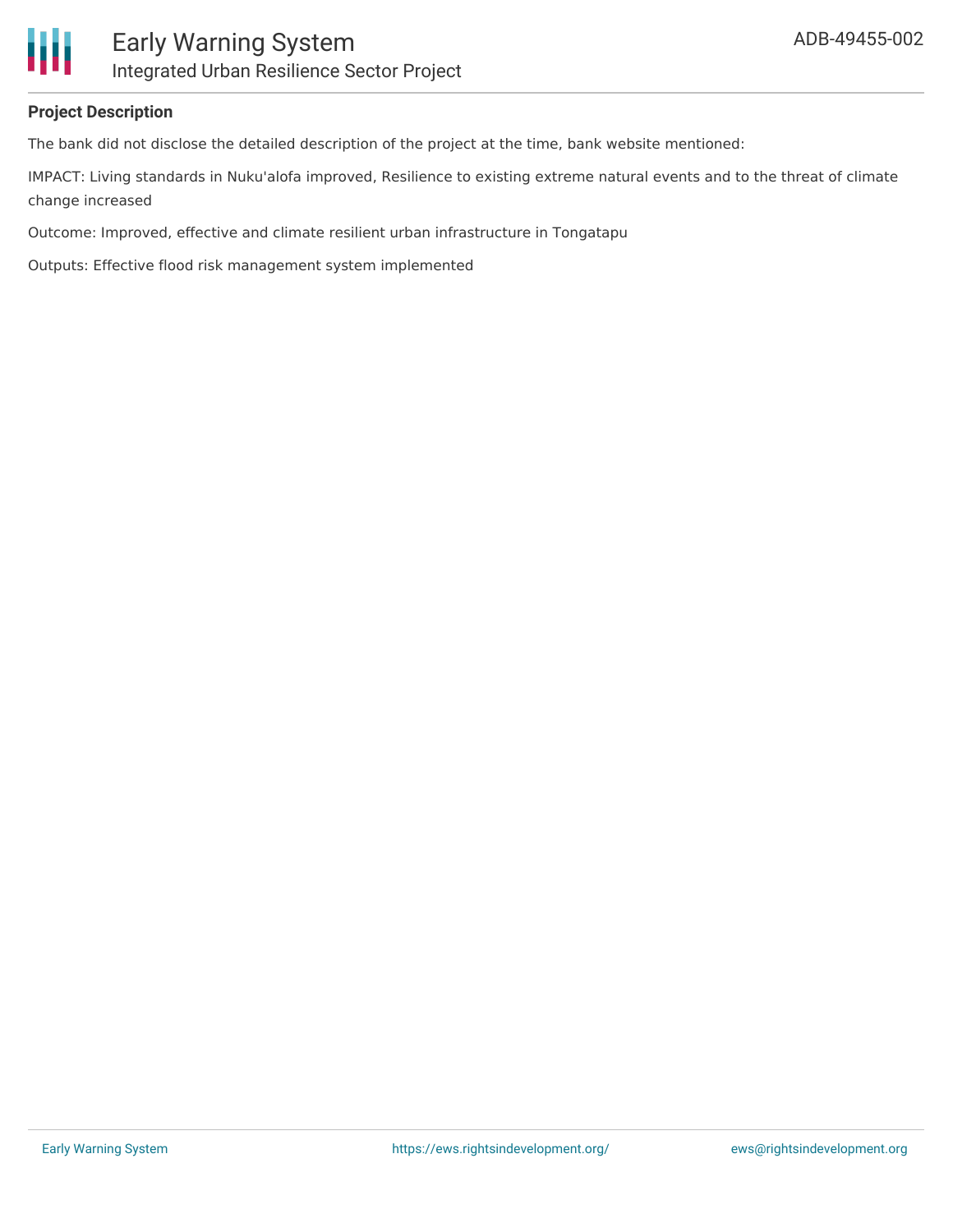

### **Investment Description**

Asian Development Bank (ADB)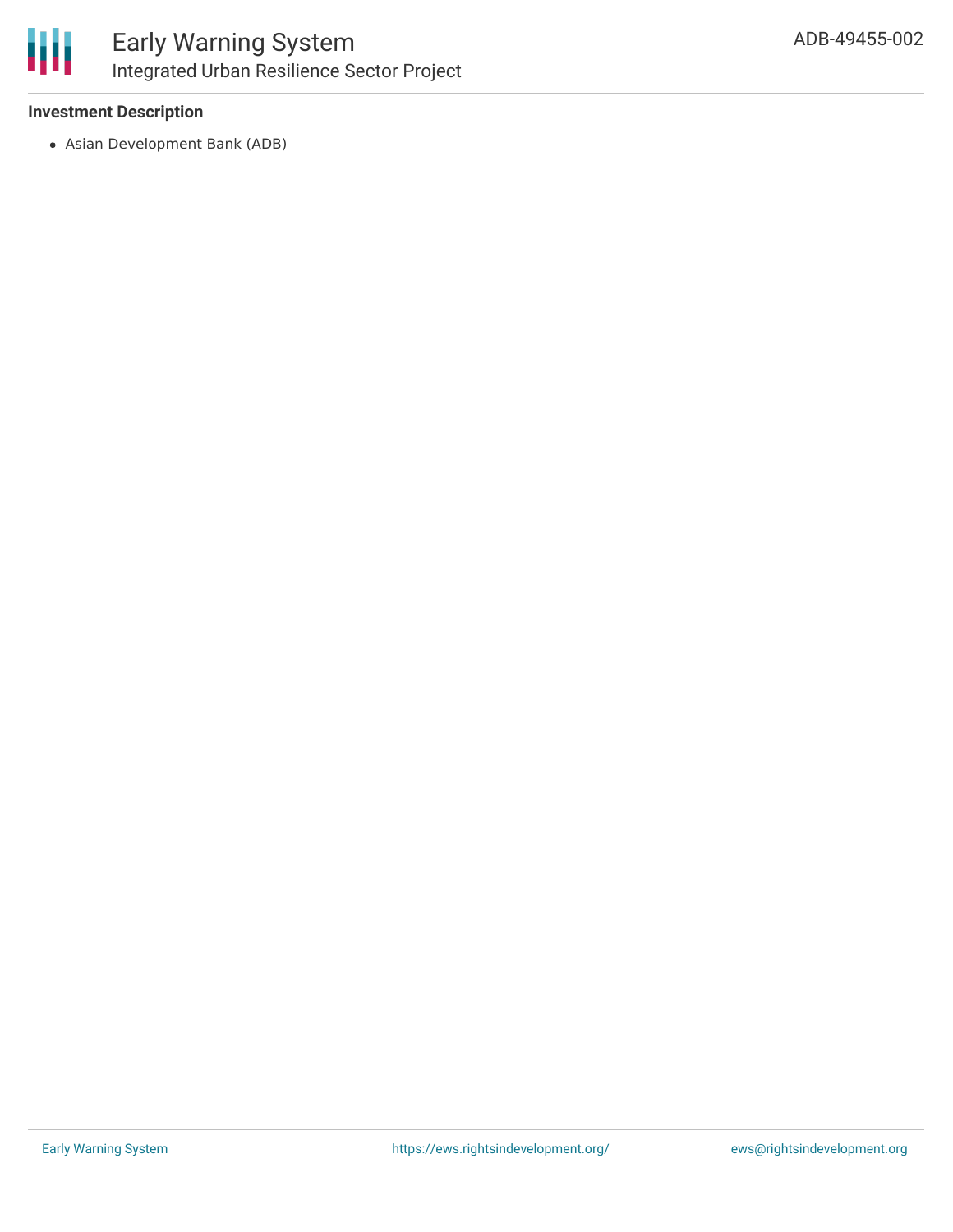

#### **Contact Information**

Executing Agencies Ministry of Finance and National Planning Vuna Road Nuku'alofa Kingdom of Tonga

#### ACCOUNTABILITY MECHANISM OF ADB

The Accountability Mechanism is an independent complaint mechanism and fact-finding body for people who believe they are likely to be, or have been, adversely affected by an Asian Development Bank-financed project. If you submit a complaint to the Accountability Mechanism, they may investigate to assess whether the Asian Development Bank is following its own policies and procedures for preventing harm to people or the environment. You can learn more about the Accountability Mechanism and how to file a complaint at: http://www.adb.org/site/accountability-mechanism/main